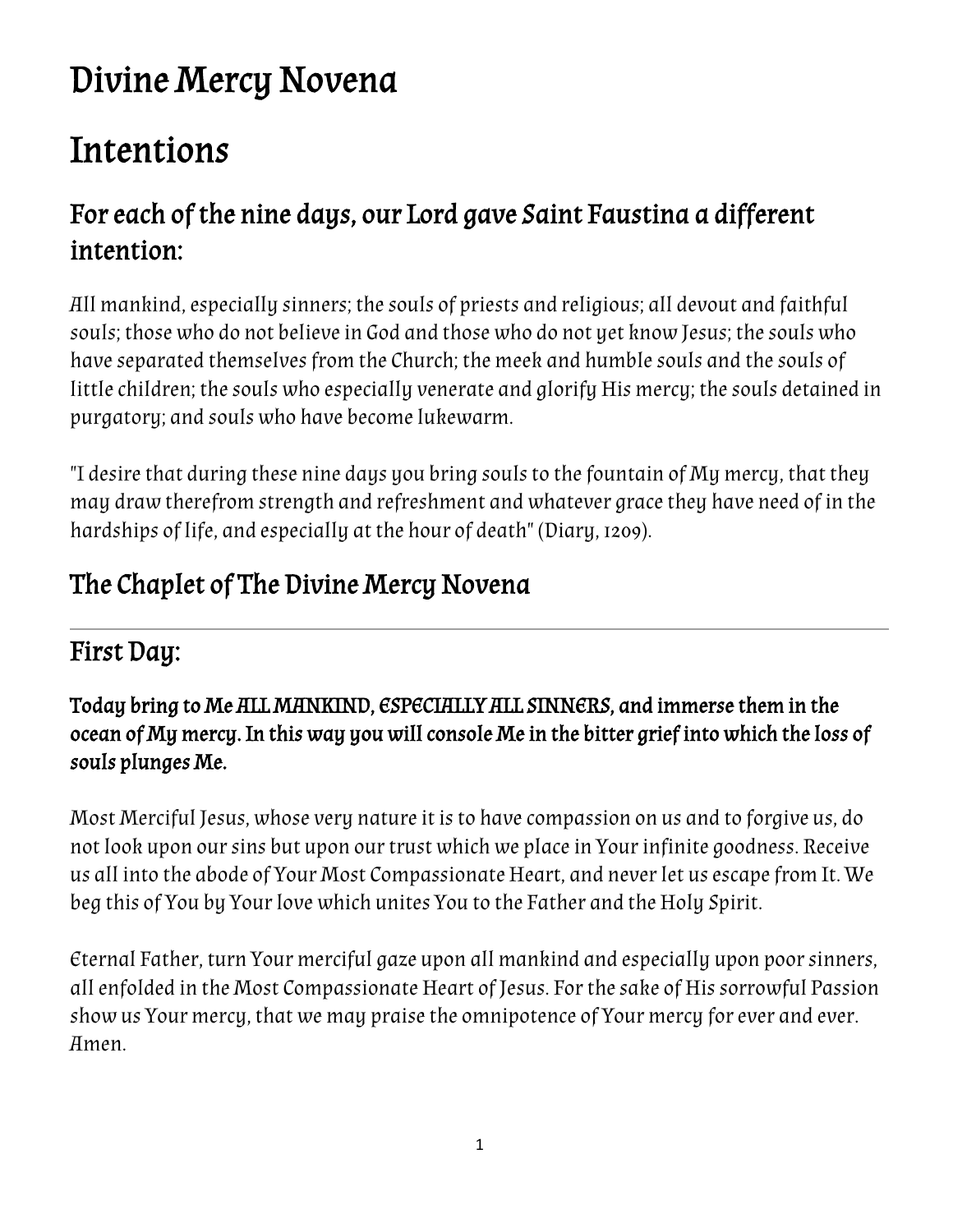### Second Day:

Today bring to Me THE SOULS OF PRIESTS AND RELIGIOUS, and immerse them in My unfathomable mercy. It was they who gave Me strength to endure My bitter Passion. Through them as through channels My mercy flows out upon mankind.

Most Merciful Jesus, from whom comes all that is good, increase Your grace in men and women consecrated to Your service,\* that they may perform worthy works of mercy; and that all who see them may glorify the Father of Mercy who is in heaven.

Eternal Father, turn Your merciful gaze upon the company of chosen ones in Your vineyard upon the souls of priests and religious; and endow them with the strength of Your blessing. For the love of the Heart of Your Son in which they are enfolded, impart to them Your power and light, that they may be able to guide others in the way of salvation and with one voice sing praise to Your boundless mercy for ages without end. Amen.

\*In the original text, St. Faustina uses the pronoun "us" since she was offering this prayer as a consecrated religious sister. The wording adapted here is intended to make the prayer suitable for universal use.

# Third Day:

#### Today bring to Me ALL DEVOUT AND FAITHFUL SOULS, and immerse then in the ocean of My mercy. The souls brought Me consolation on the Way of the Cross. They were that drop of consolation in the midst of an ocean of bitterness.

Most Merciful Jesus, from the treasury of Your mercy, You impart Your graces in great abundance to each and all. Receive us into the abode of Your Most Compassionate Heart and never let us escape from It. We beg this grace of You by that most wonderous love for the heavenly Father with which Your Heart burns so fiercely.

Eternal Father, turn Your merciful gaze upon faithful souls, as upon the inheritance of Your Son. For the sake of His sorrowful Passion, grant them Your blessing and surround them with Your constant protection. Thus may they never fail in love or lose the treasure of the holy faith, but rather, with all the hosts of Angels and Saints, may they glorify Your boundless mercy for endless ages. Amen.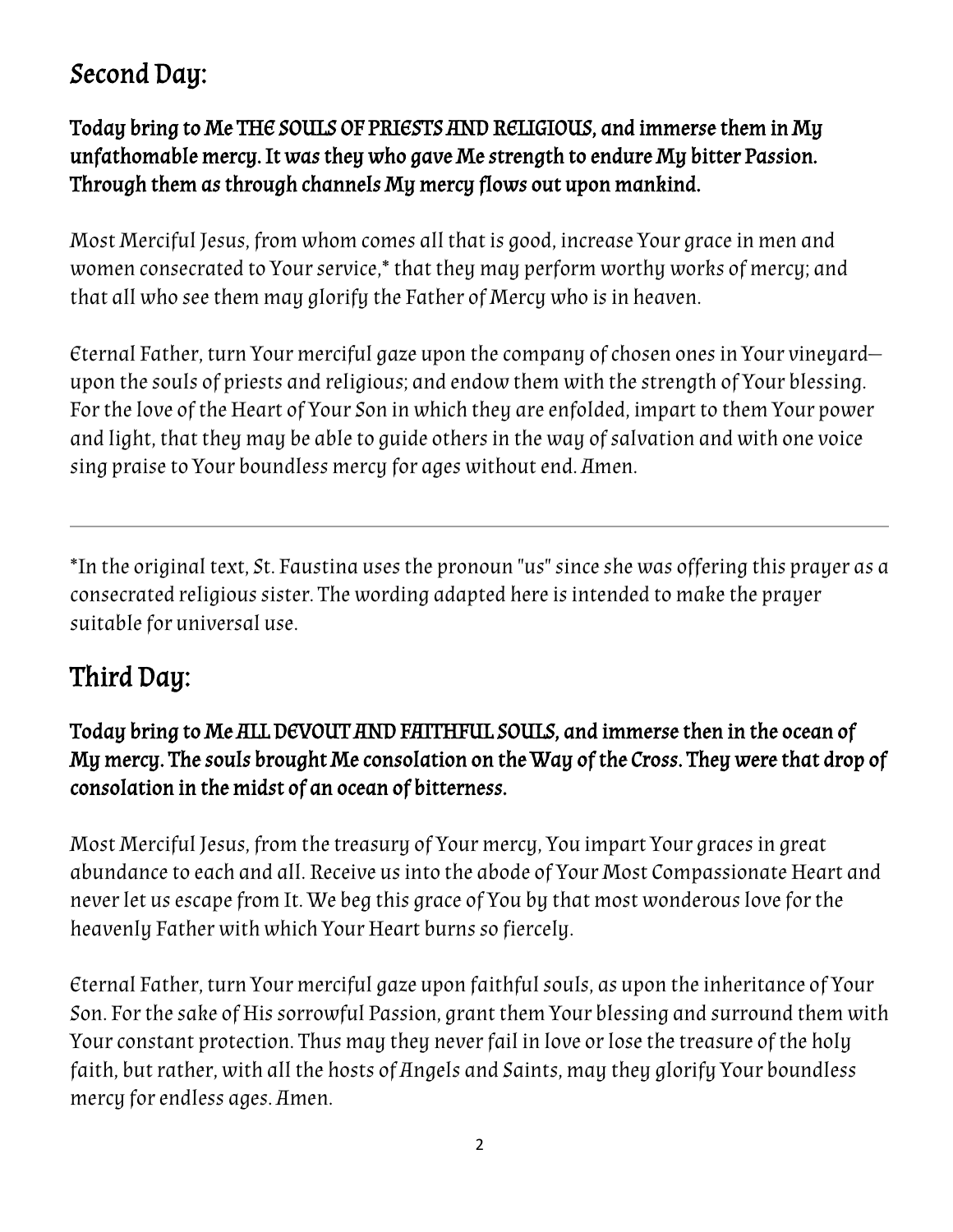### Fourth Day:

#### Today bring to Me THOSE WHO DO NOT BELIEVE IN GOD\* AND THOSE WHO DO NOT YET KNOW ME. I was thinking also of them during My bitter Passion, and their future zeal comforted My Heart. Immerse them in the ocean of My mercy.

Most compassionate Jesus, You are the Light of the whole world. Receive into the abode of Your Most Compassionate Heart the souls of those who do not believe in God and of those who as yet do not know You. Let the rays of Your grace enlighten them that they, too, together with us, may extol Your wonderful mercy; and do not let them escape from the abode which is Your Most Compassionate Heart.

Eternal Father, turn Your merciful gaze upon the souls of those who do not believe in You, and of those who as yet do not know You, but who are enclosed in the Most Compassionate Heart of Jesus. Draw them to the light of the Gospel. These souls do not know what great happiness it is to love You. Grant that they, too, may extol the generosity of Your mercy for endless ages. Amen.

\*Our Lord's original words here were "the pagans." Since the pontificate of Pope John XXIII, the Church has seen fit to replace this term with clearer and more appropriate terminology.

#### Fifth Day:

#### Today bring to Me THE SOULS OF THOSE WHO HAVE SEPARATED THEMSELVES FROM MY CHURCH,\* and immerse them in the ocean of My mercy. During My bitter Passion they tore at My Body and Heart, that is, My Church. As they return to unity with the Church, My wounds heal and in this way they alleviate My Passion.

Most Merciful Jesus, Goodness Itself, You do not refuse light to those who seek it of You. Receive into the abode of Your Most Compassionate Heart the souls of those who have separated themselves from Your Church. Draw them by Your light into the unity of the Church, and do not let them escape from the abode of Your Most Compassionate Heart; but bring it about that they, too, come to glorify the generosity of Your mercy.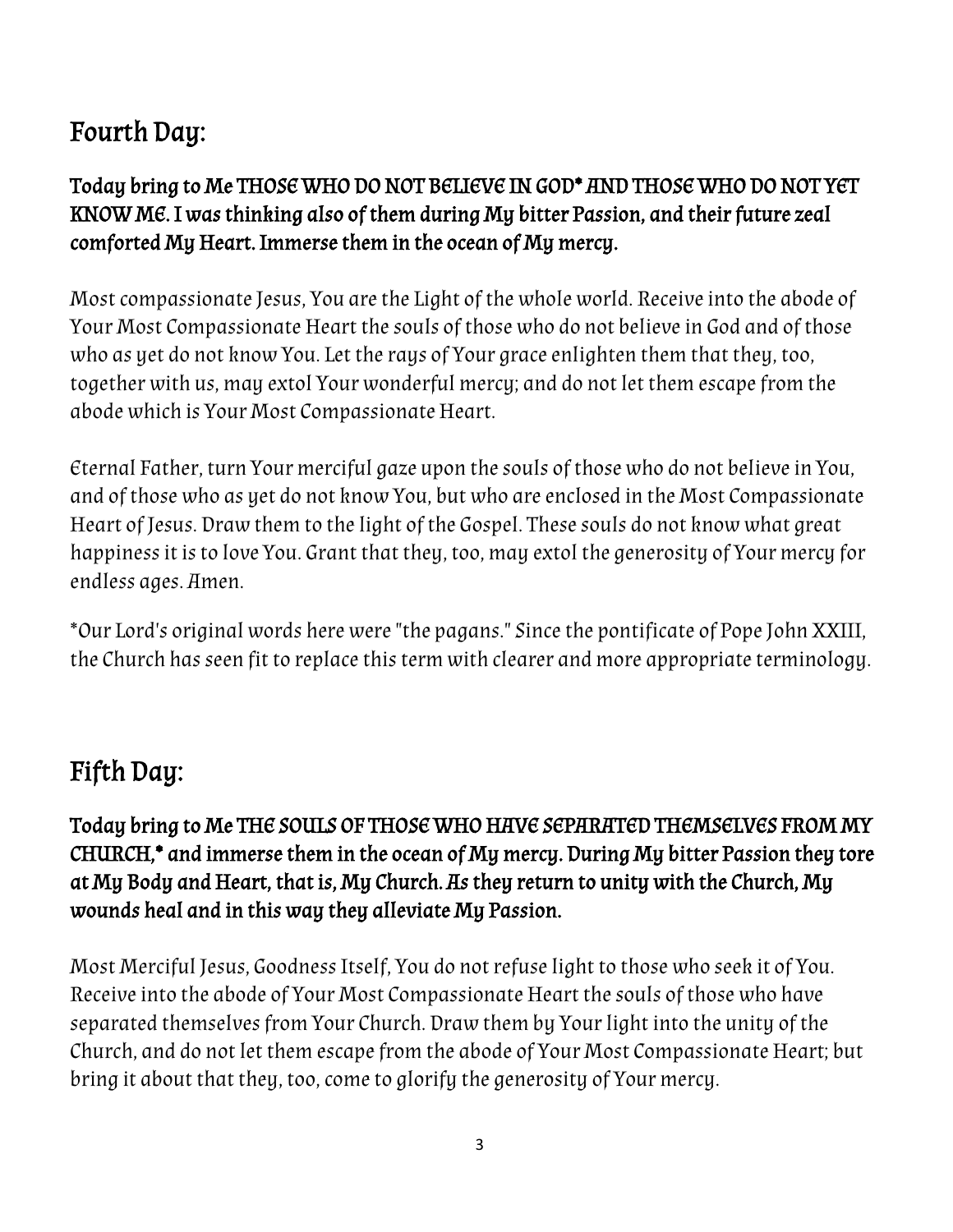Eternal Father, turn Your merciful gaze upon the souls of those who have separated themselves from Your Son's Church, who have squandered Your blessings and misused Your graces by obstinately persisting in their errors. Do not look upon their errors, but upon the love of Your own Son and upon His bitter Passion, which He underwent for their sake, since they, too, are enclosed in His Most Compassionate Heart. Bring it about that they also may glorify Your great mercy for endless ages. Amen.

\*Our Lord's original words here were "heretics and schismatics," since He spoke to Saint Faustina within the context of her times. As of the Second Vatican Council, Church authorities have seen fit not to use those designations in accordance with the explanation given in the Council's Decree on Ecumenism (n.3). Every pope since the Council has reaffirmed that usage. Saint Faustina herself, her heart always in harmony with the mind of the Church, most certainly would have agreed. When at one time, because of the decisions of her superiors and Father confessor, she was not able to execute Our Lord's inspirations and orders, she declared: "I will follow Your will insofar as You will permit me to do so through Your representative. O my Jesus, I give priority to the voice of the Church over the voice with which You speak to me" (*Diary*, 497). The Lord confirmed her action and praised her for it.

### Sixth Day

Today bring to Me THE MEEK AND HUMBLE SOULS AND THE SOULS OF LITTLE CHILDREN, and immerse them in My mercy. These souls most closely resemble My Heart. They strengthened Me during My bitter agony. I saw them as earthly Angels, who will keep vigil at My altars. I pour out upon them whole torrents of grace. Only the humble soul is capable of receiving My grace. I favor humble souls with My confidence.

Most Merciful Jesus, You yourself have said, "Learn from Me for I am meek and humble of heart." Receive into the abode of Your Most Compassionate Heart all meek and humble souls and the souls of little children. These souls send all heaven into ecstasy and they are the heavenly Father's favorites. They are a sweet-smelling bouquet before the throne of God; God Himself takes delight in their fragrance. These souls have a permanent abode in Your Most Compassionate Heart, O Jesus, and they unceasingly sing out a hymn of love and mercy.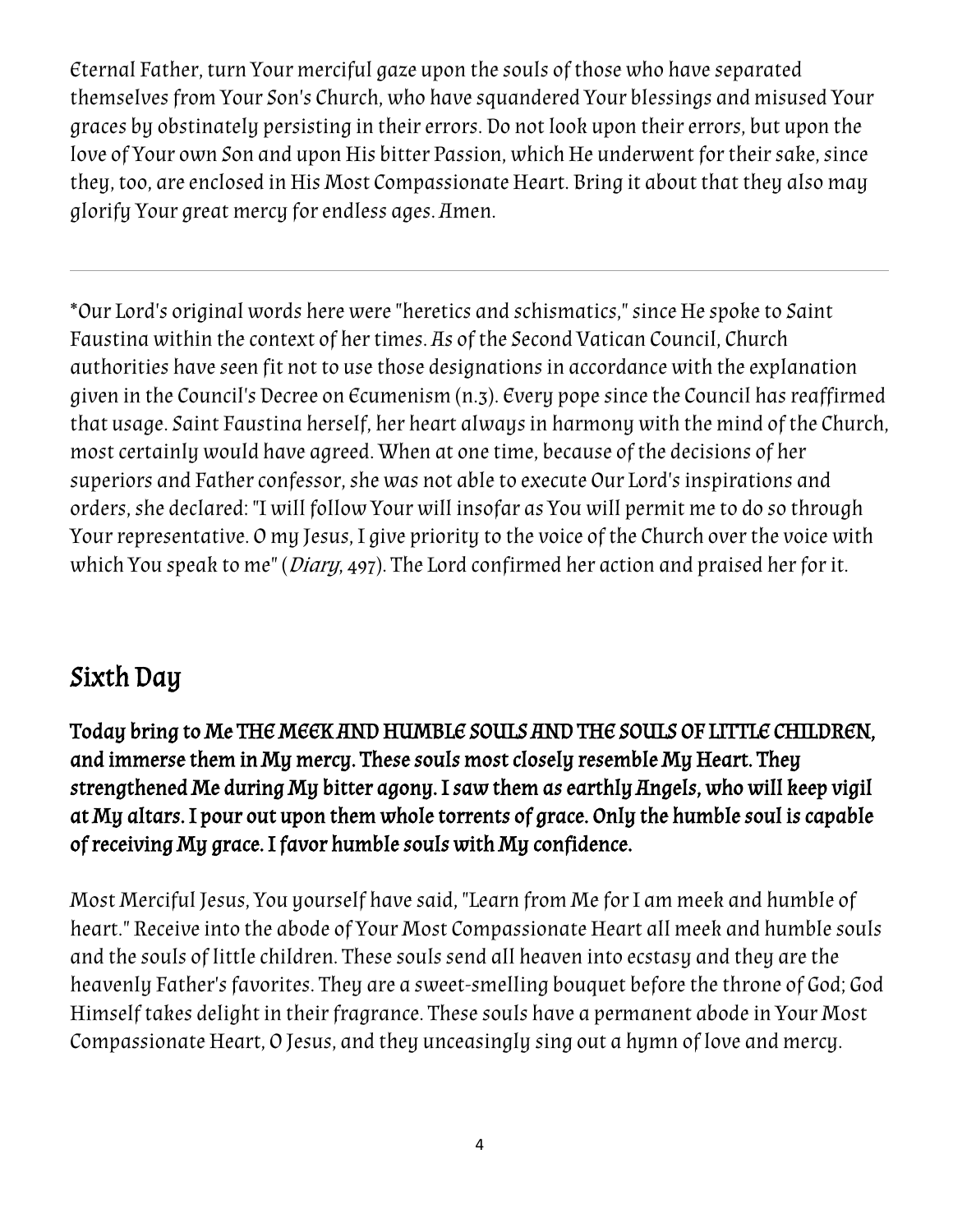Eternal Father, turn Your merciful gaze upon meek souls, upon humble souls, and upon little children who are enfolded in the abode which is the Most Compassionate Heart of Jesus. These souls bear the closest resemblance to Your Son. Their fragrance rises from the earth and reaches Your very throne. Father of mercy and of all goodness, I beg You by the love You bear these souls and by the delight You take in them: Bless the whole world, that all souls together may sing out the praises of Your mercy for endless ages. Amen.

#### Seventh Day:

Today bring to Me THE SOULS WHO ESPECIALLY VENERATE AND GLORIFY MY MERCY,\* and immerse them in My mercy. These souls sorrowed most over my Passion and entered most deeply into My spirit. They are living images of My Compassionate Heart. These souls will shine with a special brightness in the next life. Not one of them will go into the fire of hell. I shall particularly defend each one of them at the hour of death.

Most Merciful Jesus, whose Heart is Love Itself, receive into the abode of Your Most Compassionate Heart the souls of those who particularly extol and venerate the greatness of Your mercy. These souls are mighty with the very power of God Himself. In the midst of all afflictions and adversities they go forward, confident of Your mercy; and united to You, O Jesus, they carry all mankind on their shoulders. These souls will not be judged severely, but Your mercy will embrace them as they depart from this life.

Eternal Father, turn Your merciful gaze upon the souls who glorify and venerate Your greatest attribute, that of Your fathomless mercy, and who are enclosed in the Most Compassionate Heart of Jesus. These souls are a living Gospel; their hands are full of deeds of mercy, and their hearts, overflowing with joy, sing a canticle of mercy to You, O Most High! I beg You O God:

Show them Your mercy according to the hope and trust they have placed in You. Let there be accomplished in them the promise of Jesus, who said to them that during their life, but especially at the hour of death, the souls who will venerate this fathomless mercy of His, He, Himself, will defend as His glory. Amen.

\*The text leads one to conclude that in the first prayer directed to Jesus, Who is the Redeemer, it is "victim" souls and contemplatives that are being prayed for; those persons, that is, that voluntarily offered themselves to God for the salvation of their neighbor (see Col 1:24; 2 Cor 4:12). This explains their close union with the Savior and the extraordinary efficacy that their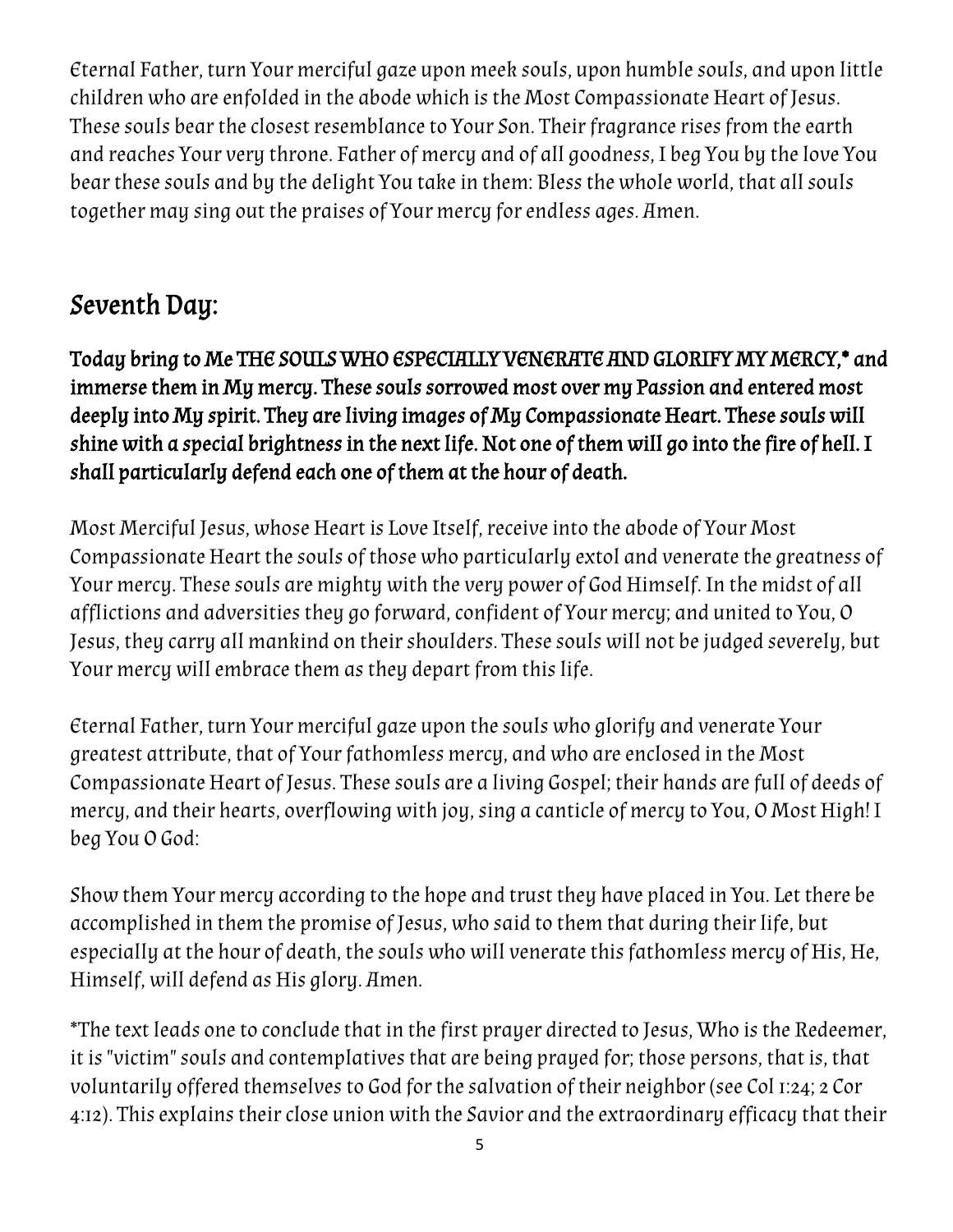invisible activity has for others. In the second prayer, directed to the Father from whom comes "every worthwhile gift and every genuine benefit," we recommend the "active" souls, who promote devotion to The Divine Mercy and exercise with it all the other works that lend themselves to the spiritual and material uplifting of their brethren.

# Eighth Day:

Today bring to Me THE SOULS WHO ARE DETAINED IN PURGATORY, and immerse them in the abyss of My mercy. Let the torrents of My Blood cool down their scorching flames. All these souls are greatly loved by Me. They are making retribution to My justice. It is in your power to bring them relief. Draw all the indulgences from the treasury of My Church and offer them on their behalf. Oh, if you only knew the torments they suffer, you would continually offer for them the alms of the spirit and pay off their debt to My justice.

Most Merciful Jesus, You Yourself have said that You desire mercy; so I bring into the abode of Your Most Compassionate Heart the souls in Purgatory, souls who are very dear to You, and yet, who must make retribution to Your justice. May the streams of Blood and Water which gushed forth from Your Heart put out the flames of Purgatory, that there, too, the power of Your mercy may be celebrated.

Eternal Father, turn Your merciful gaze upon the souls suffering in Purgatory, who are enfolded in the Most Compassionate Heart of Jesus. I beg You, by the sorrowful Passion of Jesus Your Son, and by all the bitterness with which His most sacred Soul was flooded: Manifest Your mercy to the souls who are under Your just scrutiny. Look upon them in no other way but only through the Wounds of Jesus, Your dearly beloved Son; for we firmly believe that there is no limit to Your goodness and compassion. Amen.

#### Ninth Day:

Today bring to Me SOULS WHO HAVE BECOME LUKEWARM,\* and immerse them in the abyss of My mercy. These souls wound My Heart most painfully. My soul suffered the most dreadful loathing in the Garden of Olives because of lukewarm souls. They were the reason I cried out: 'Father, take this cup away from Me, if it be Your will.' For them, the last hope of salvation is to run to My mercy.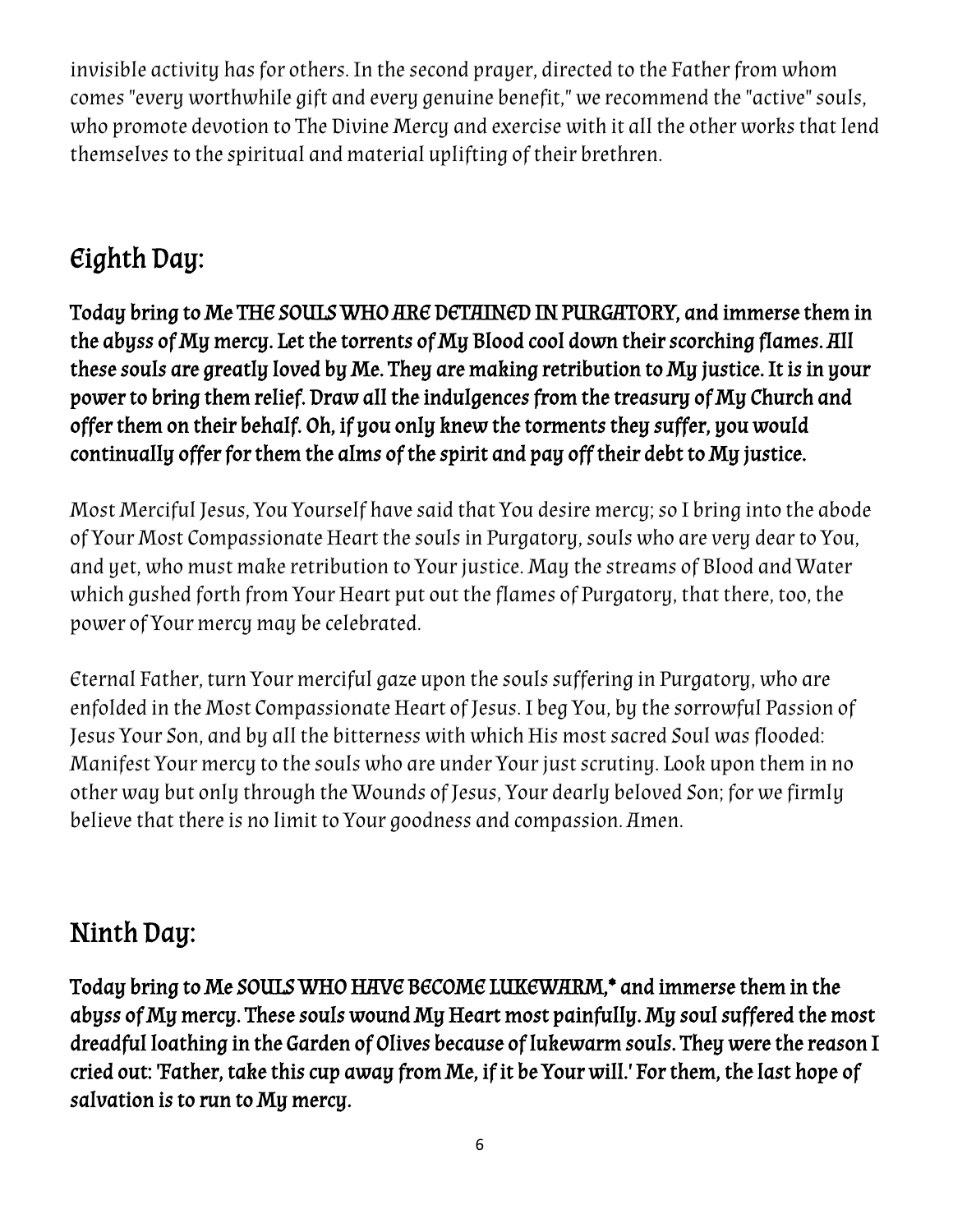Most compassionate Jesus, You are Compassion Itself. I bring lukewarm souls into the abode of Your Most Compassionate Heart. In this fire of Your pure love, let these tepid souls, who, like corpses, filled You with such deep loathing, be once again set aflame. O Most Compassionate Jesus, exercise the omnipotence of Your mercy and draw them into the very ardor of Your love, and bestow upon them the gift of holy love, for nothing is beyond Your power.

Eternal Father, turn Your merciful gaze upon lukewarm souls who are nonetheless enfolded in the Most Compassionate Heart of Jesus. Father of Mercy, I beg You by the bitter Passion of Your Son and by His three-hour agony on the Cross: Let them, too, glorify the abyss of Your mercy. Amen.

\*To understand who are the souls designated for this day, and who in the Diary are called 'lukewarm,' but are also compared to ice and to corpses, we would do well to take note of the definition that the Savior Himself gave to them when speaking to St. Faustina about them on one occasion: There are souls who thwart My efforts (1682). Souls without love or devotion, souls full of egoism and selfishness, proud and arrogant souls full of deceit and hypocrisy, lukewarm souls who have just enough warmth to keep themselves alive: My Heart cannot bear this. All the graces that I pour out upon them flow off them as off the face of a rock. I cannot stand them because they are neither good nor bad (1702).

# The Hour of Great Mercy

In His revelations to St. Faustina, Our Lord asked for a special prayer and meditation on His Passion each afternoon at the three o'clock hour, the hour that recalls His death on the cross.

At three o'clock, implore My mercy, especially for sinners; and, if only for a brief moment, immerse yourself in My Passion, particularly in My abandonment at the moment of agony. This is the hour of great mercy. In this hour, I will refuse nothing to the soul that makes a request of Me in virtue of My Passion (Diary, 1320).

As often as you hear the clock strike the third hour, immerse yourself completely in My mercy, adoring and glorifying it; invoke its omnipotence for the whole world, and particularly for poor sinners; for at that moment mercy was opened wide for every soul. In